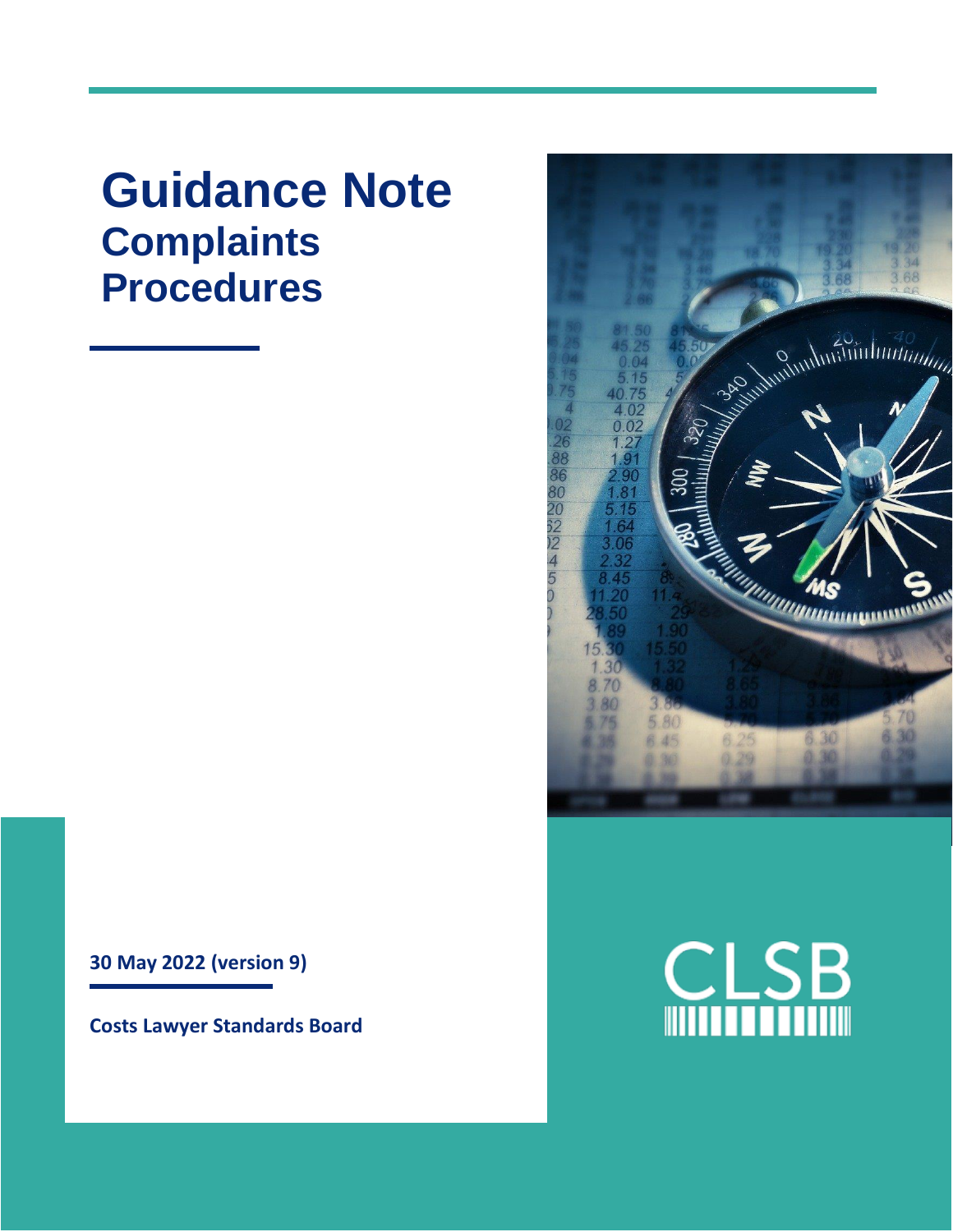# In this guidance note

| Do my practising arrangements affect the need to have a complaints procedure?  4 |
|----------------------------------------------------------------------------------|
|                                                                                  |
|                                                                                  |
|                                                                                  |
|                                                                                  |
|                                                                                  |
|                                                                                  |
|                                                                                  |
|                                                                                  |
|                                                                                  |
|                                                                                  |
|                                                                                  |
|                                                                                  |
|                                                                                  |
|                                                                                  |
|                                                                                  |
|                                                                                  |
|                                                                                  |
|                                                                                  |
|                                                                                  |
|                                                                                  |
|                                                                                  |
|                                                                                  |
|                                                                                  |
|                                                                                  |
|                                                                                  |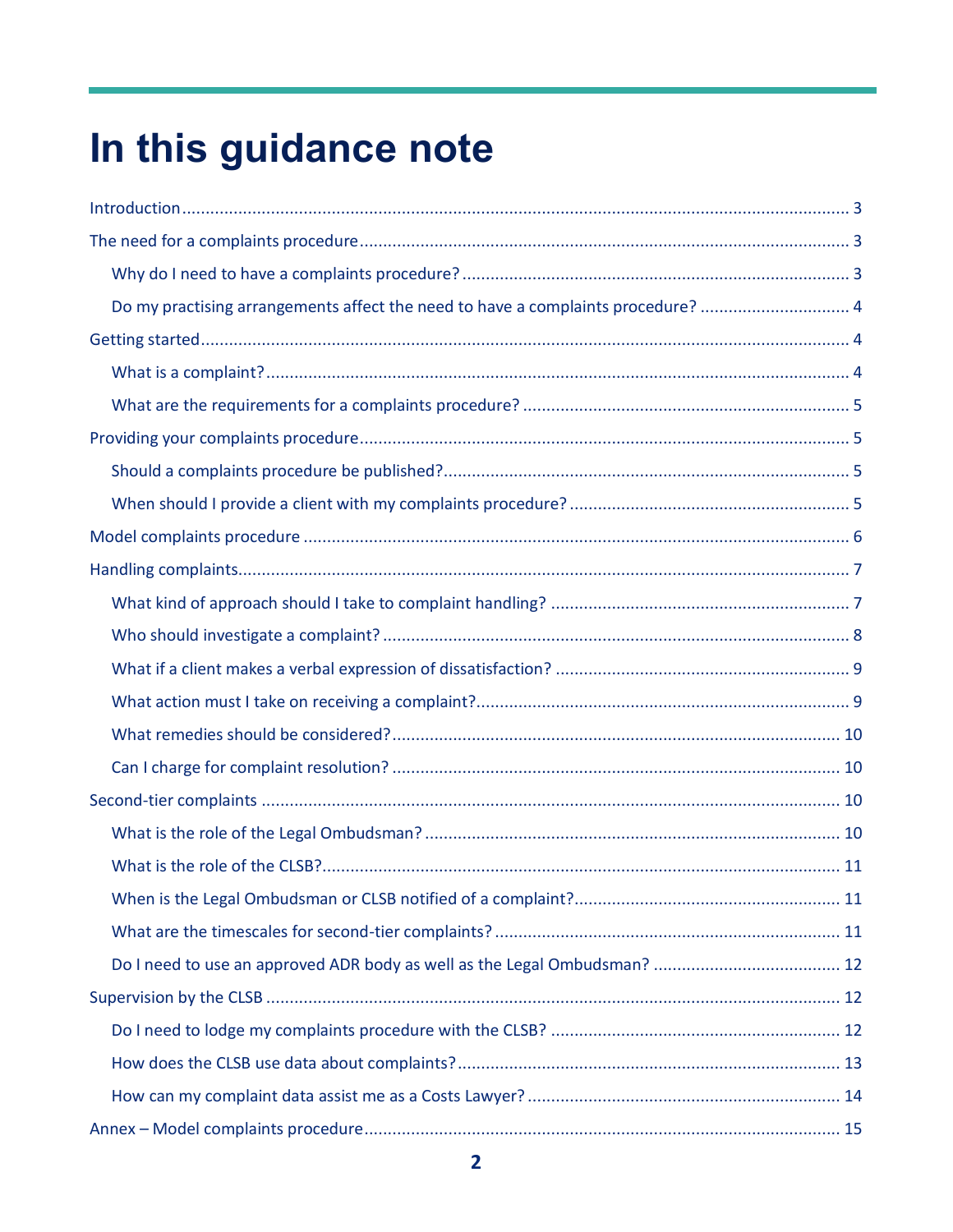## <span id="page-2-0"></span>**Introduction**

- 1. Costs Lawyers who are regulated by the CLSB must have in place, individually or through their employer, an internal procedure for handling complaints from clients or members of the public.
- 2. Complaints that are made directly to a provider of legal services are often referred to as "first-tier complaints", while complaints that are escalated to the CLSB or Legal Ombudsman are known as "second-tier complaints".
- 3. This guidance note is intended to help Costs Lawyers produce an effective procedure for handling first-tier complaints. It also covers questions that the Legal Ombudsman or CLSB might ask about the adequacy of a first-tier complaints procedure.

## <span id="page-2-1"></span>**The need for a complaints procedure**

#### <span id="page-2-2"></span>Why do I need to have a complaints procedure?

- 4. Pursuant to section 112 of the Legal Services Act 2007, it is a requirement that a Costs Lawyer has effective procedures in place for the resolution of service and conduct complaints. The CLSB seeks to ensure that consumers of Costs Lawyers' services have confidence that any complaints will be handled appropriately, and that a Costs Lawyer's complaints procedures are fair, transparent and provide effective safeguards.
- 5. The CLSB's primary requirements in relation to first-tier complaints procedures and complaint handling are contained in the Costs Lawyer Code of Conduct under Principle 3 (Costs Lawyers must act in the best interests of their client). Pursuant to the Code of Conduct, Costs Lawyers must provide for an effective first-tier complaints procedure which is simple and transparent, ensures that a complaint can be made by any reasonable means, and takes into account the individual needs of clients (in particular the needs of vulnerable clients).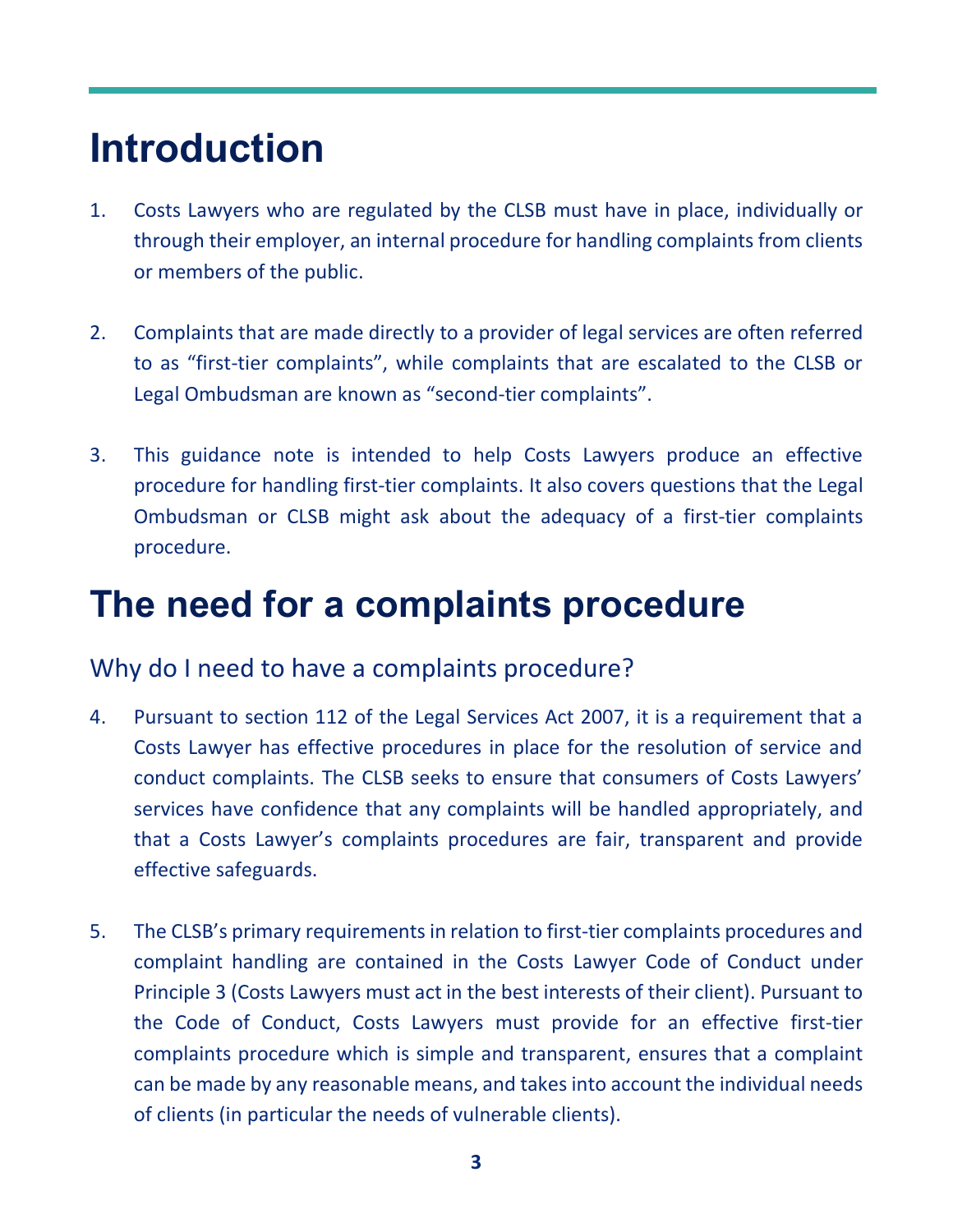### <span id="page-3-0"></span>Do my practising arrangements affect the need to have a complaints procedure?

6. You are required to have a complaints procedure in place if you work:

| For a firm of Costs Lawyers<br>(or similar organisation) | Your employer should have a first-tier complaints<br>procedure in place for your use                                                                                                                                                                            |
|----------------------------------------------------------|-----------------------------------------------------------------------------------------------------------------------------------------------------------------------------------------------------------------------------------------------------------------|
| As a sole practitioner                                   | You will need to produce your own first-tier<br>complaints procedure                                                                                                                                                                                            |
| For a firm of solicitors                                 | Your firm should have a first-tier complaints<br>procedure in place that complies with the<br>requirements of the Solicitors Regulation<br>Authority, which the CLSB will accept as being<br>adequate so long as it is provided to your clients<br>in all cases |
| In-house                                                 | But only insofar as you provide costs law services<br>externally to clients other than your employer                                                                                                                                                            |

## <span id="page-3-1"></span>**Getting started**

### <span id="page-3-2"></span>What is a complaint?

- 7. A complaint means an oral or written expression of dissatisfaction, whereby the complainant communicates a belief that something should have been done differently.
- 8. A complaint might involve an allegation that the complainant has suffered (or could suffer) financial loss, distress, inconvenience or other detriment. A complaint might also include a request for the situation to be remedied, but this will not always be the case.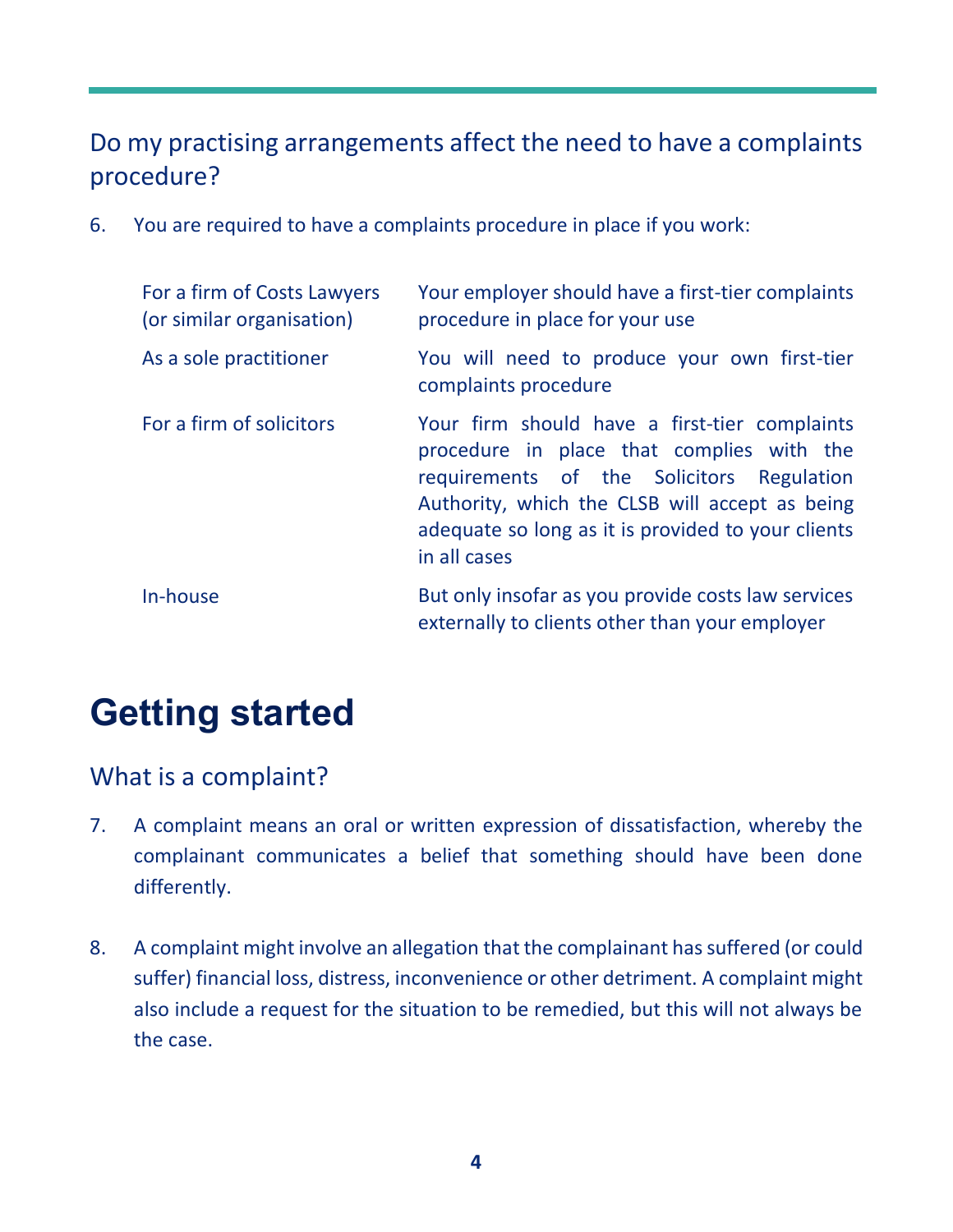### <span id="page-4-0"></span>What are the requirements for a complaints procedure?

- 9. Your complaints procedure should:
	- Be in writing.
	- State the date it became effective or was last updated.
	- Be clear and simple with as few steps as possible.
	- Identify the person to whom the complaint should be made.
	- Be reasonable, fair, proportionate and responsive.
	- Encourage complaints to be made as soon as possible, and set out the time limits for raising unresolved complaints with the CLSB or the Legal Ombudsman (see paragraphs 34 and 35 below).
	- State clearly the timeframe for a complaint to be resolved this should be within eight weeks of receipt of the complaint.
	- Advise that if the complainant is not satisfied with the outcome of the complaint under the complaints procedure, or the complaint has not been resolved within eight weeks, then the complainant has the right to refer a service complaint to the Legal Ombudsman, or refer a conduct complaint to the CLSB within the time limits specified.
	- Provide contact details for the Legal Ombudsman and the CLSB.
	- Advise the complainant of an approved alternative dispute resolution (ADR) body and state whether you agree to use that body's services.

## <span id="page-4-1"></span>**Providing your complaints procedure**

### <span id="page-4-2"></span>Should a complaints procedure be published?

10. Under its 2016 legal services market study, the Competition and Markets Authority recommended that all providers of legal services publish their complaints procedure on their website, where they have one.

#### <span id="page-4-3"></span>When should I provide a client with my complaints procedure?

11. Research conducted by YouGov and the Legal Ombudsman suggests that many clients do not recall being provided with details of the complaints procedure in the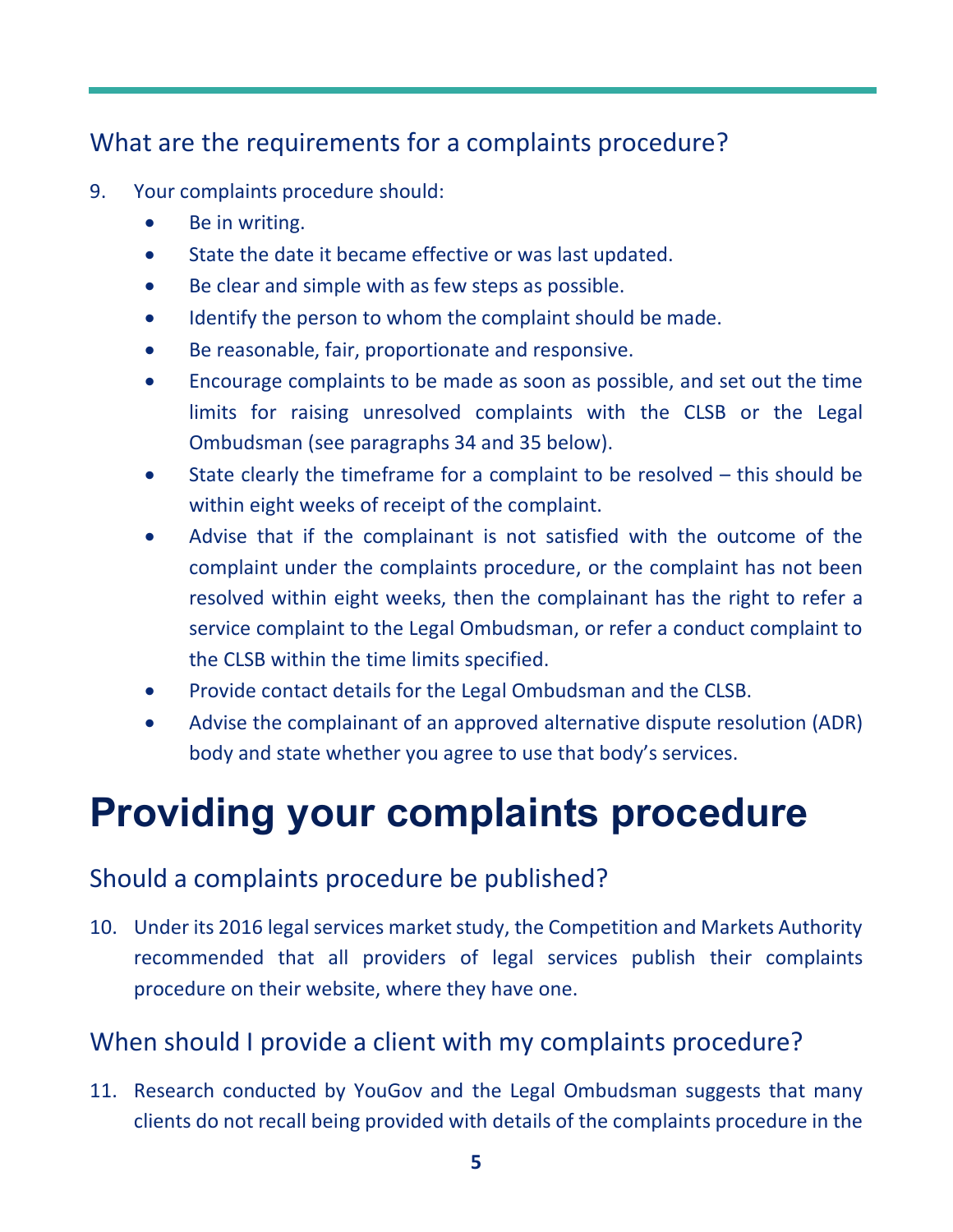relevant client care letter. It is therefore important to ensure that your client care letter is easy to understand and not overly long, and that the complaints procedure is clearly identifiable. It is also important to remind the client of your complaints procedure as their matter progresses.

- 12. In particular, your complaints procedure should be provided to your client on each of the following occasions:
	- when the client first contracts with you;
	- if an existing client, upon a new instruction at the first appropriate opportunity;
	- in the event of a change of contractual terms;
	- in the event of a change to your complaints procedure;
	- once a complaint has been made;
	- at the conclusion of a complaint;
	- when asked for, at any time.

## <span id="page-5-0"></span>**Model complaints procedure**

- 13. In the Annex to this guidance note you will find a model complaints procedure for you to adapt for your use. It complies with this guidance and can form the basis of your procedure to be published on your website and be provided to your clients.
- 14. It is not mandatory to use the model complaints procedure; you may use any procedure that complies with this guidance and the Code of Conduct. If you do choose to use the model complaints procedure, you should augment it with relevant information about your specific organisational processes.
- 15. The model complaints procedure is drafted for use by organisations within which Costs Lawyers practice. If you are a sole practitioner, or you work in an organisation with other types of advisers (such as solicitors or unregulated law costs draftsmen), you might need to adapt the model complaints procedure so that it refers to you personally rather than to your organisation generally, or otherwise accurately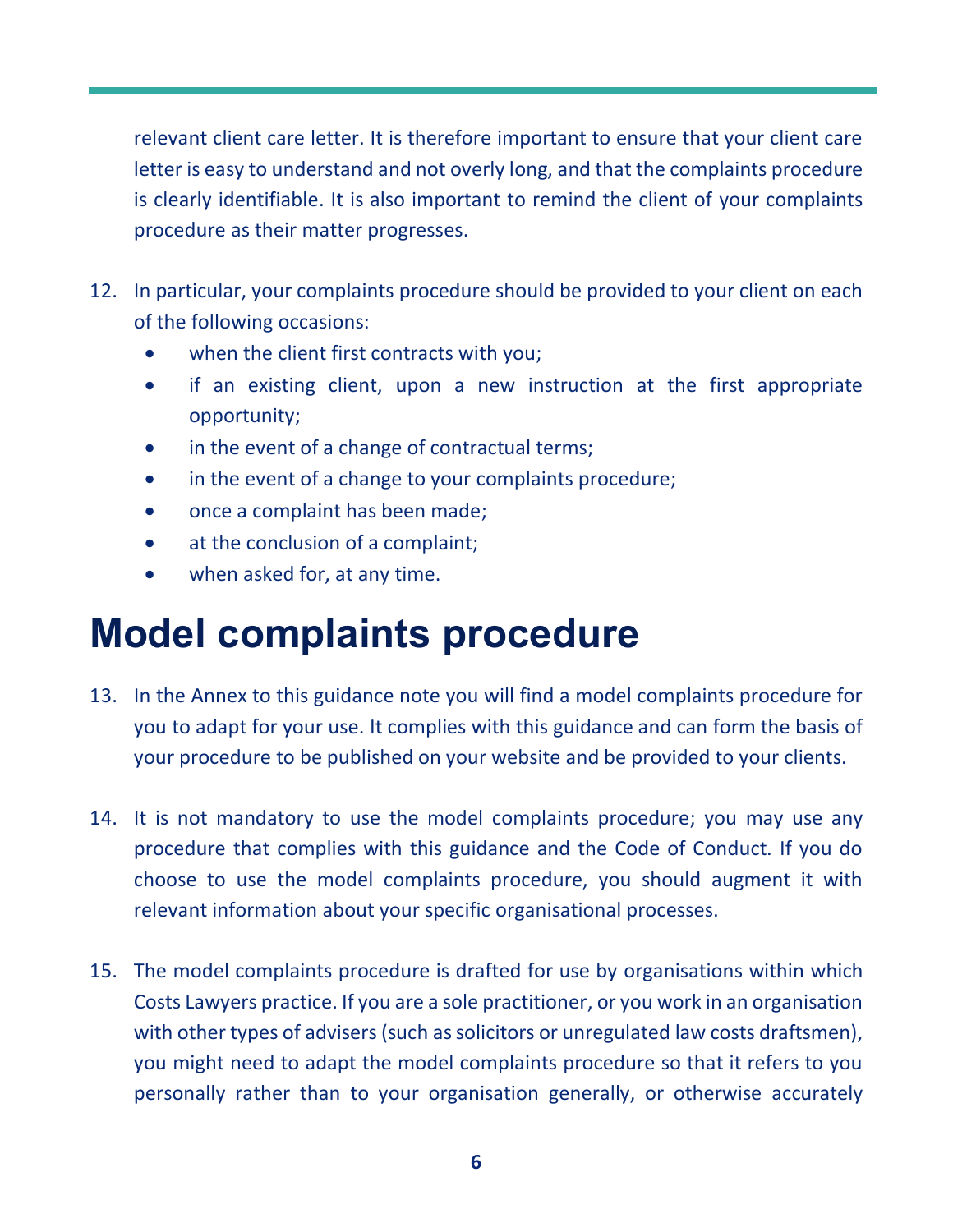informs your clients about the scope of their right to make a second-tier complaint (see paragraphs 28 to 37 below).

16. It might also be useful for you to refer to the Legal Ombudsman's published guidance [Signposting consumers to the Legal Ombudsman,](https://www.legalombudsman.org.uk/information-centre/learning-resources/the-leo-process/signposting-consumers-to-the-legal-ombudsman/) which suggests text to use in client care letters and at the conclusion of any complaint.

## <span id="page-6-0"></span>**Handling complaints**

### <span id="page-6-1"></span>What kind of approach should I take to complaint handling?

- 17. Research highlights how the type of language used in the complaints process can affect clients' decisions, particularly whether to escalate a complaint. In 2017, the Legal Ombudsman suggested the following tips for handling complaints:
	- a) **Keep it simple** Avoid jargon, pretentious language and using legal or technical terms. They may seem commonplace to you but they can be confusing and intimidating to the client. If you need to use legal or technical terms, you need to explain what they are.
	- b) **Take it seriously** Ensure that it is clear that you are taking the complaint seriously. Overly informal language or poor grammar / processes can suggest that no formal investigation is underway; avoid phrases such as "I've had a word with (X)".
	- c) **Acknowledge stress or inconvenience caused** For many, the decision to make a complaint is not taken lightly. Complaining is seen as negative activity, the client may lack confidence in the process and fear jeopardising their relationship with you. It is therefore important to empathise with the situation they are in and reassure them that you understand their position.
	- d) **Don't be afraid to apologise** Start with a proper apology and avoid burying it at the end of lengthy letters. If you've made a mistake say 'sorry' without caveats and conditions. Justifying what has happened can play to client fears that the complaint handling stage will be subject to the same negativity as the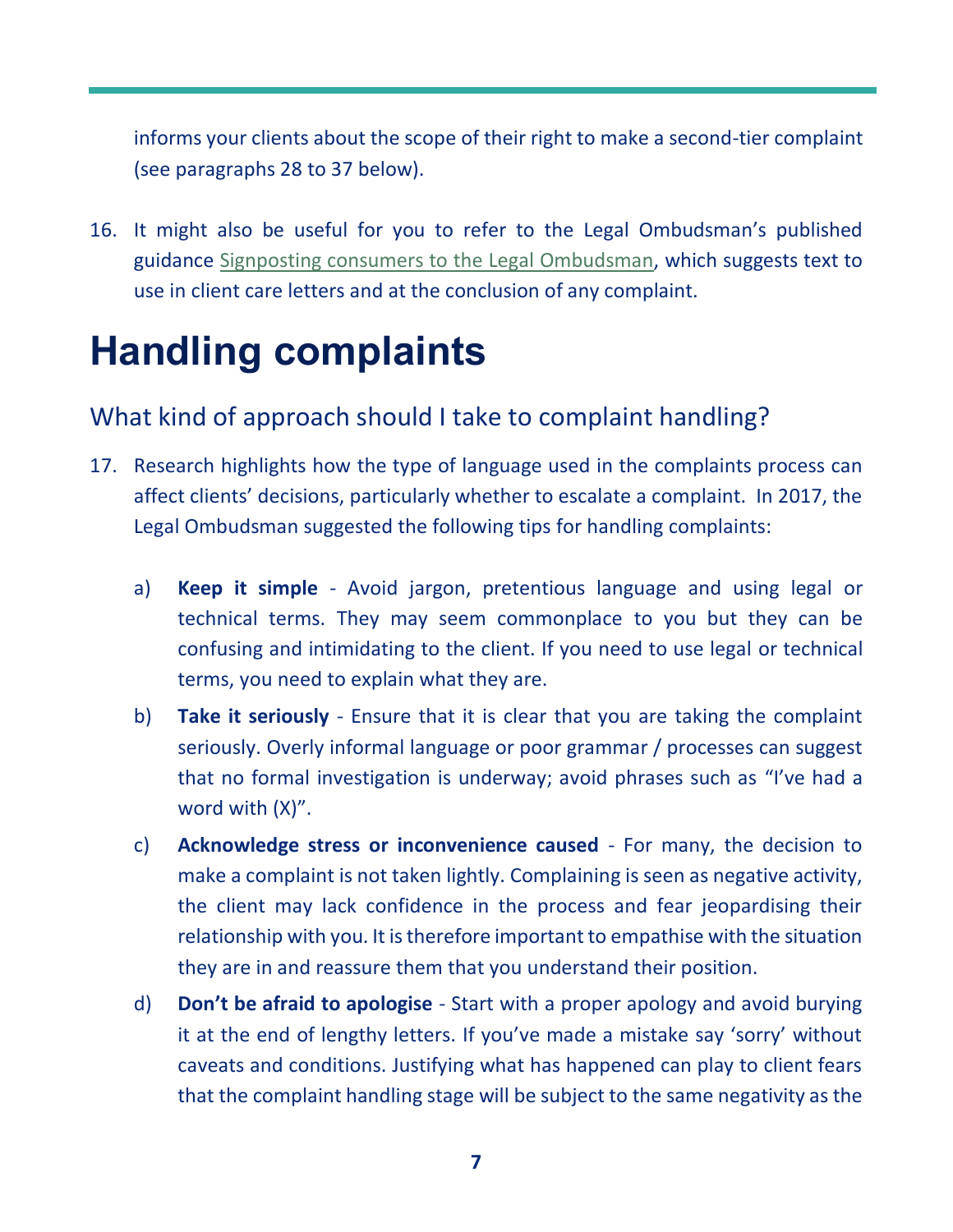original transaction. Avoid subjective sentences such as "I'm sorry you feel this way" or "I'm sorry you have felt the need to complain".

- e) **Appreciate feedback** Demonstrate to the client that you appreciate their feedback and the opportunity to improve your service. There can be positive aspects of complaining, this can also reassure the client that their complaint is being taken seriously. For example, "We assure you that client satisfaction is a key priority for us and we want the service you receive to reflect that principle".
- f) **Be clear** When responding, detail the client's concerns one by one. Use bold headings to structure the response around the details of the complaint. It is also important to give an explanation of what evidence you have looked at and what your conclusions are. Ensure that, when you signpost a client to the CLSB (conduct complaints) or Legal Ombudsman (service complaints), the information is clear and easy to find. This will reassure complainants and give them a sense of security that there are other avenues.

#### <span id="page-7-0"></span>Who should investigate a complaint?

- 18. YouGov and Legal Ombudsman research has shown that clients would like someone independent to look into their complaint. Where reasonably possible, the complaint investigator should be someone:
	- not involved in the matter leading to the complaint;
	- with the appropriate seniority, training and understanding to provide a good complaint handling process.
- 19. If you are a sole practitioner, you may have to deal with a complaint yourself, but you should consider what arrangements you could put in place. It might be possible for you to arrange for another practitioner, perhaps via the Association of Costs Lawyers, to handle any complaints about your practice or to review your handling of any complaint (in which case you should set out this additional step in your complaints procedure).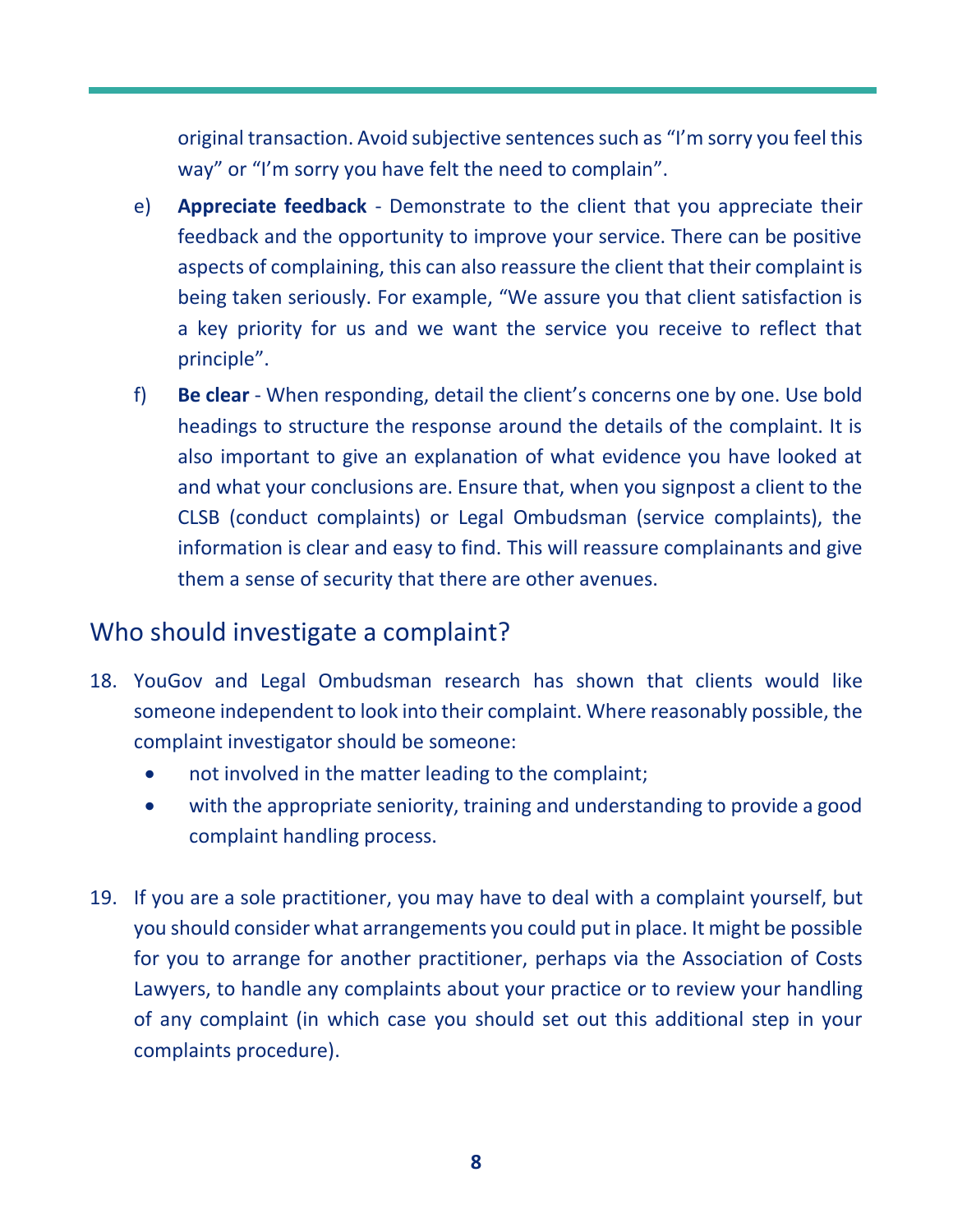### <span id="page-8-0"></span>What if a client makes a verbal expression of dissatisfaction?

- 20. YouGov and Legal Ombudsman research has shown that many verbal complaints go unrecorded. However, 83% of those surveyed expected their legal adviser to act on their expression of dissatisfaction. In fact, it was found that clients who complain verbally (only) are more likely to want a simple explanation or apology rather than to invoke a formal complaints procedure.
- 21. You should therefore respond to a verbal expression of dissatisfaction by acknowledging the issue and asking the complainant what they are looking for to resolve their concerns. It will usually be appropriate to respond in writing and include an explanation and apology. You should also remind the complainant of your formal complaints procedure, should they wish to take the matter further.

#### <span id="page-8-1"></span>What action must I take on receiving a complaint?

- 22. The investigator of a complaint should:
	- acknowledge receipt of the complaint in writing;
	- investigate thoroughly and promptly;
	- record their management of the complaint and their findings;
	- keep their investigation file separate from the main client file;
	- advise the Costs Lawyer of the outcome of the investigation;
	- ensure the complainant is advised in writing of the outcome of the investigation within eight weeks of receipt of the complaint;
	- ensure any remedial action is followed through.
- 23. Any decision made in the context of investigating a complaint should be impartial and based on the evidence, without bias or prejudice.
- 24. Complainants should always be informed in writing once you feel your first-tier complaints procedure has been exhausted.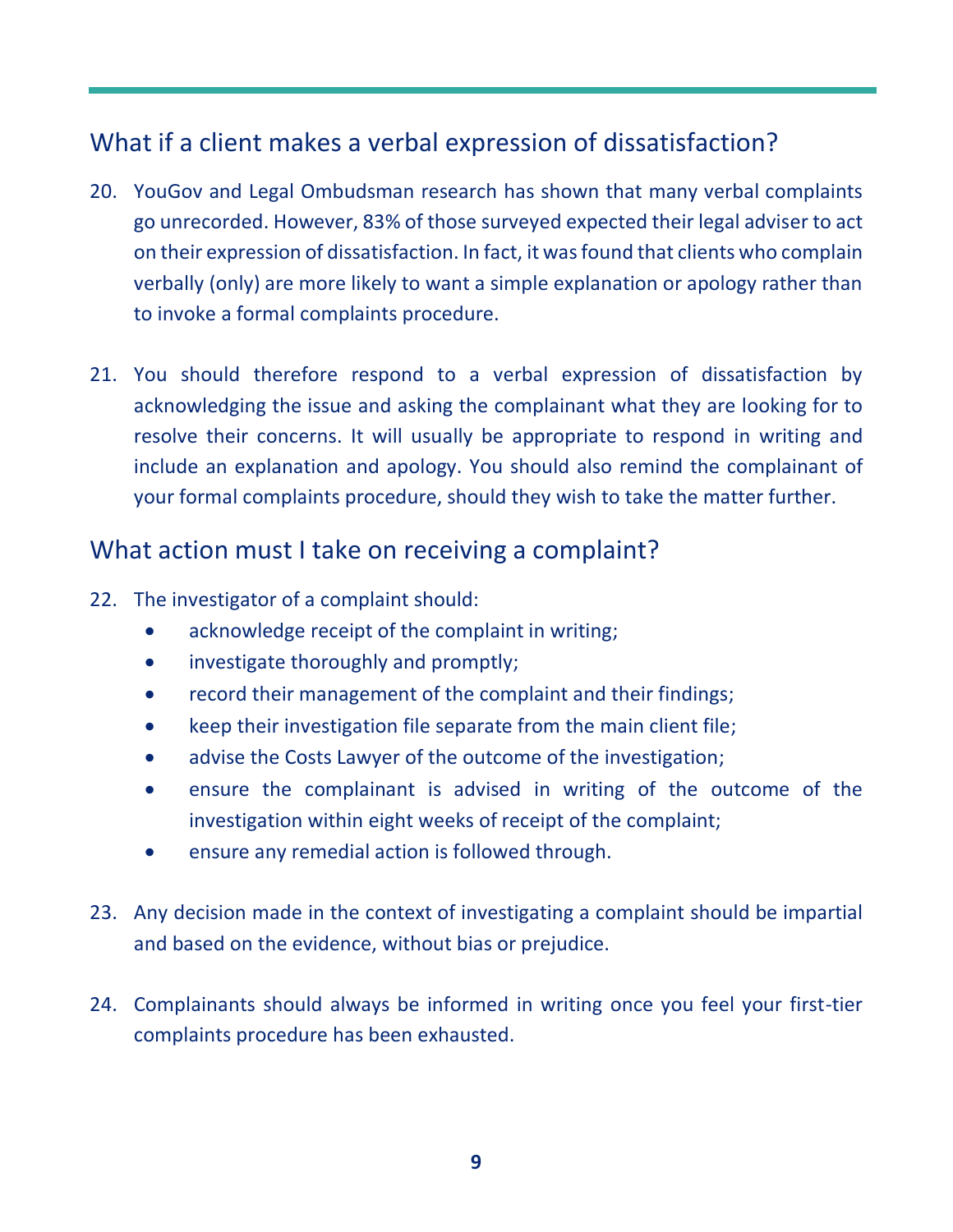### <span id="page-9-0"></span>What remedies should be considered?

- 25. If appropriate following an investigation, one or more remedies should be offered to the complainant. There are numerous remedies that could be considered, including an apology, an explanation of what went wrong, financial compensation, repeat provision of the relevant service, and remedial steps to reduce the impact on the complainant. The investigator should consider all appropriate remedies, even if they were not expressly sought by the complainant.
- 26. An investigation may also identify areas in which service could be improved. If so, ways of working should be revised to avoid further poor outcomes in the future.

### <span id="page-9-1"></span>Can I charge for complaint resolution?

27. The Legal Services Board has issued guidance on section 112 of the Legal Services Act 2007 stating that complaint resolution should be free of charge. The CLSB would not expect a Costs Lawyer to charge for complaint resolution in relation to the Costs Lawyer's own service provision.

## <span id="page-9-2"></span>**Second-tier complaints**

### <span id="page-9-3"></span>What is the role of the Legal Ombudsman?

- 28. The Legal Ombudsman deals with service complaints about Costs Lawyers in an independent and objective way. The Legal Ombudsman can award a variety of remedies, including financial compensation. A complainant can accept the Legal Ombudsman's determination, in which case it is binding on the Costs Lawyer. However, the complainant does not have to accept the determination and can pursue redress via other means (including the courts).
- 29. Before the Legal Ombudsman will consider a service complaint, the Costs Lawyer must first have tried to resolve the complaint themselves under their first-tier complaints procedure. Should a service complaint be referred to the Legal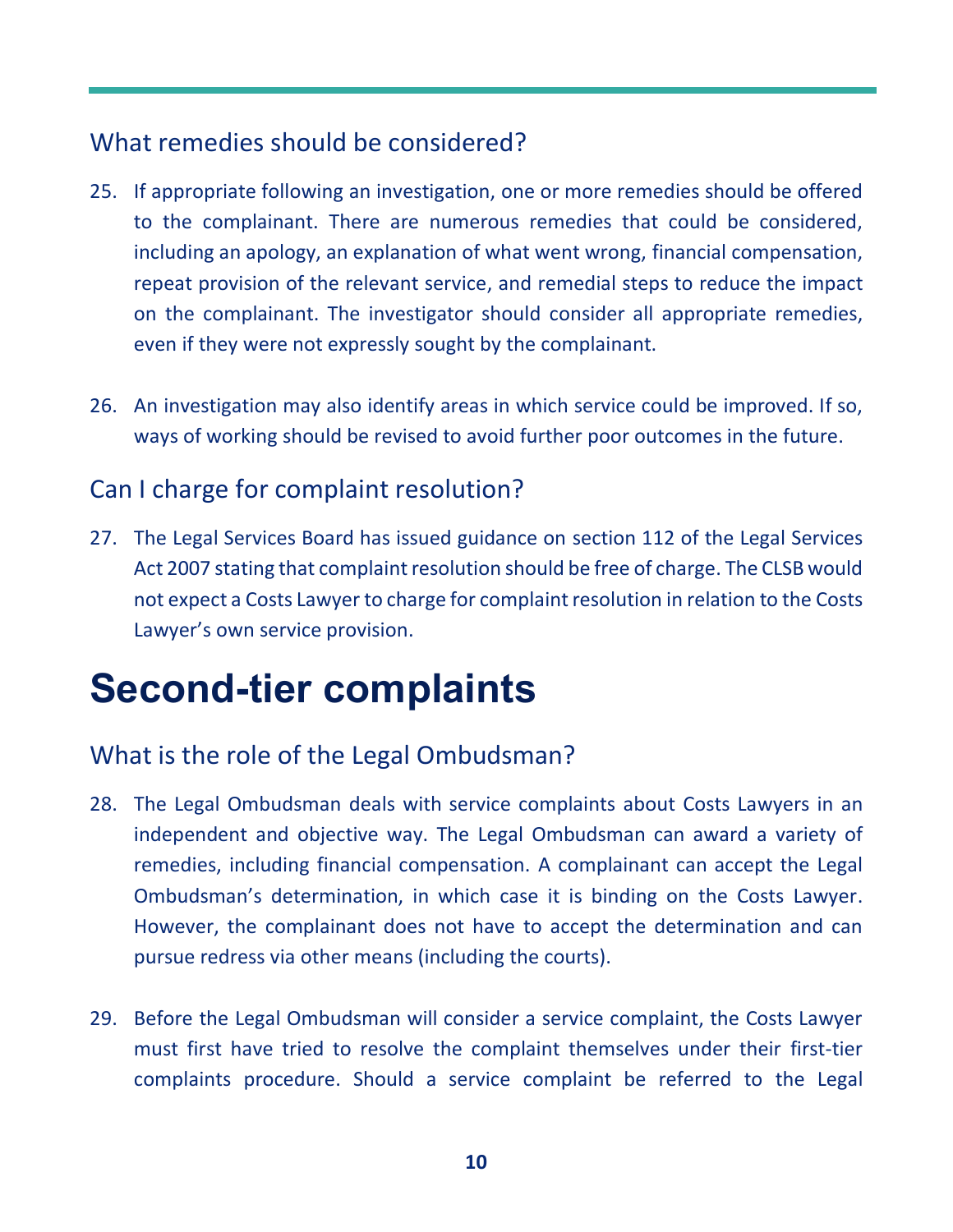Ombudsman, they will look not only at the substance of the complaint but also the way in which the complaint was initially dealt with by the Costs Lawyer.

### <span id="page-10-0"></span>What is the role of the CLSB?

- 30. The CLSB deals with conduct complaints about Costs Lawyers in accordance with its prevailing Disciplinary Rules and Procedures. The Costs Lawyer should first try to resolve the complaint themselves under their first-tier complaints procedure.
- 31. If a Costs Lawyer does not have a complaints procedure, does not follow their complaints procedure, or otherwise deals poorly with a complaint, this may give rise to a conduct issue in itself regardless of the nature of the underlying complaint.

### <span id="page-10-1"></span>When is the Legal Ombudsman or CLSB notified of a complaint?

- 32. There is no requirement for you to notify the Legal Ombudsman or CLSB upon initially receiving a complaint under your complaints procedure. It is anticipated that complaints will be satisfactorily resolved at that level. It is for the complainant to refer the matter to either the Legal Ombudsman or CLSB in the event they are not happy with the outcome or the matter has not been resolved within eight weeks. The CLSB will, however, ask Costs Lawyers to report data about first-tier complaints annually for supervision purposes.
- 33. Where a complaint is not resolved by the Costs Lawyer, it is for the complainant to identify whether they have a service complaint (for the Legal Ombudsman) or a conduct complaint (for the CLSB). However, should the CLSB receive a complaint that is not in its jurisdiction it may refer the matter to the Legal Ombudsman, and vice versa. If a complaint involves a mix of service and conduct issues, the Legal Ombudsman will usually consider the complaint in the first instance.

#### <span id="page-10-2"></span>What are the timescales for second-tier complaints?

34. Second-tier service complaints to the Legal Ombudsman must ordinarily be made within six months of the Costs Lawyer providing a final response to the complaint at first-tier, and no more than six years from the date of the matter giving rise to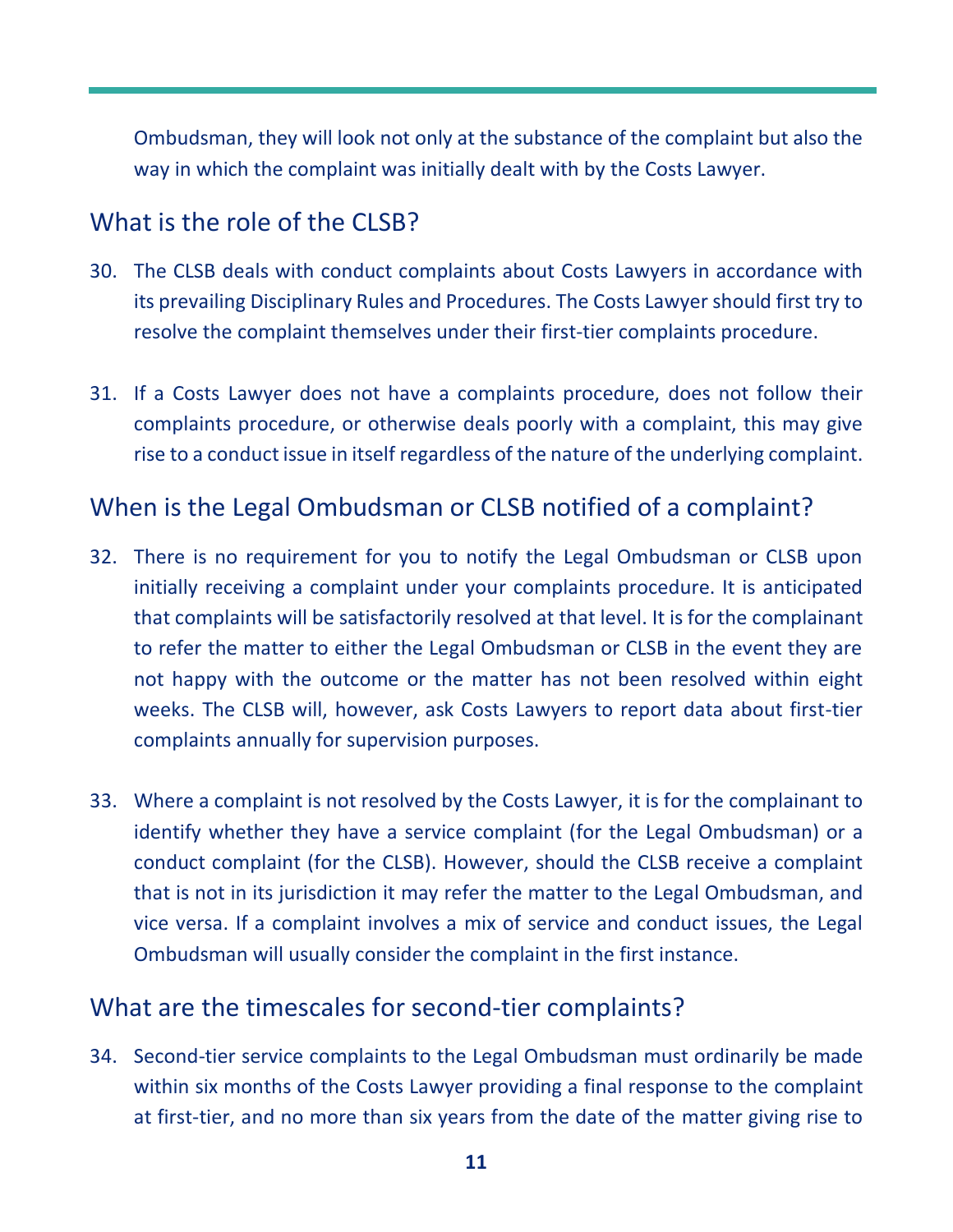the complaint, or no more than three years from when the complainant should reasonably have known there was cause for complaint.

35. Second-tier conduct complaints to the CLSB must ordinarily be made within 12 months of the date on which the matters giving rise to the complaint occurred or the date on which the complainant first became aware that they had grounds for the complaint. This period can be extended in exceptional circumstances so you should encourage complainants to act promptly, but should not imply there are no circumstances in which the CLSB will consider a complaint outside the timescale of 12 months.

### <span id="page-11-0"></span>Do I need to use an approved ADR body as well as the Legal Ombudsman?

- 36. Under the Alternative Dispute Resolution for Consumer Disputes (Competent Authorities and Information) Regulations 2015, you should inform consumers about their ability to escalate their complaint to an approved alternative dispute resolution (ADR) body upon exhaustion of your first-tier complaints process. The Legal Ombudsman is not currently an approved ADR body for these purposes. A list of approved ADR bodies can be found on the Trading Standards website.
- 37. Despite the requirement to provide this information, you do not have to agree to engage with the ADR processes of an approved ADR body. You should therefore inform consumers of the name and website address of an approved ADR body that would be competent to deal with the complaint and state whether you agree to use the ADR scheme operated by that body.

## <span id="page-11-1"></span>**Supervision by the CLSB**

#### <span id="page-11-2"></span>Do I need to lodge my complaints procedure with the CLSB?

38. Yes. Since 2012, all Costs Lawyers have been required to file their complaints procedure with their annual application for a practising certificate. This allows the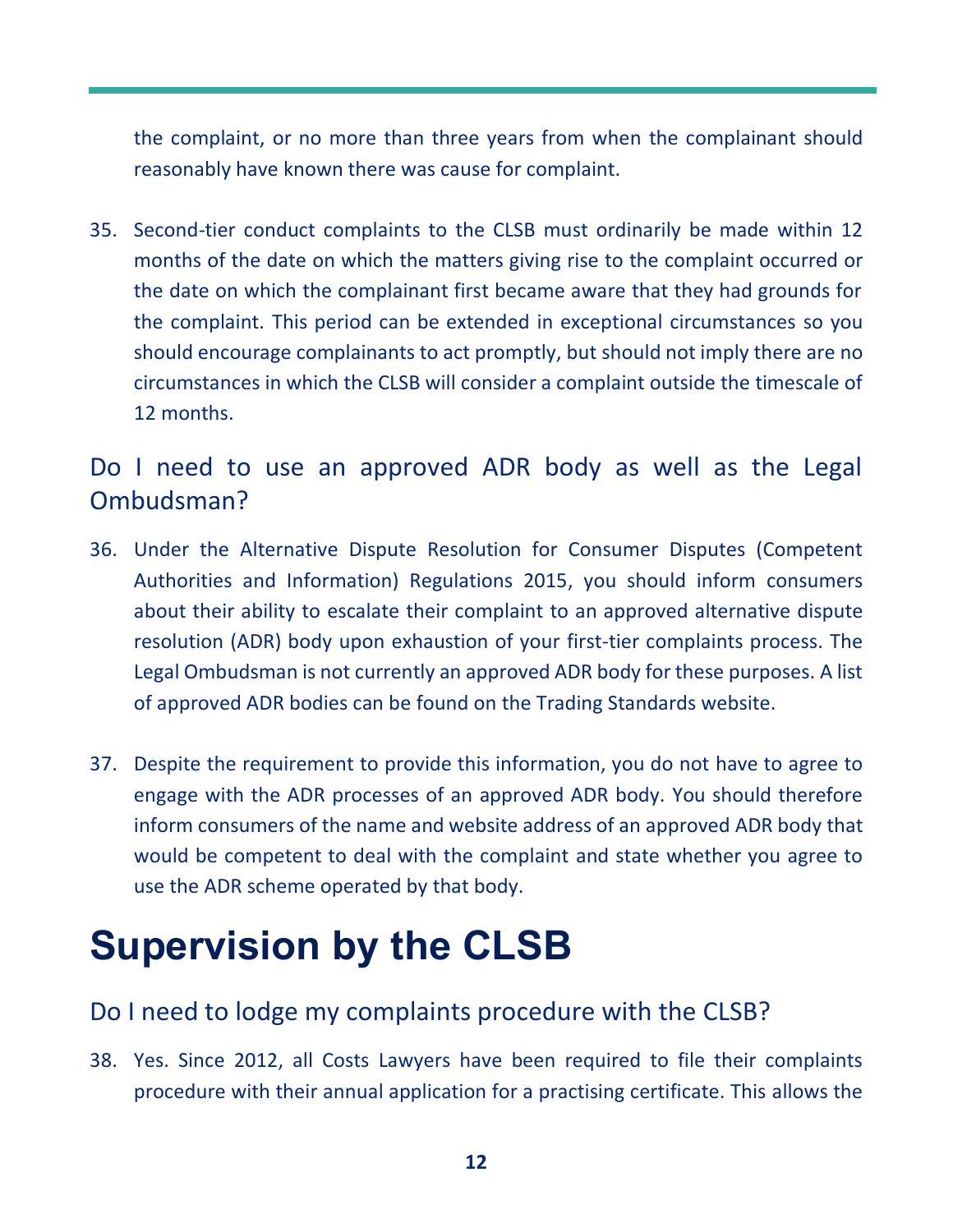CLSB to supervise compliance with the obligation to maintain an appropriate complaints procedure.

#### <span id="page-12-0"></span>How does the CLSB use data about complaints?

39. The CLSB collates information about the volume and type of complaints dealt with by individual Costs Lawyers, along with Costs Lawyers' complaints procedures, data sourced from the Legal Ombudsman and data about complaints to the CLSB. The complaints data loop below shows how this information informs the risk assessment process, enabling the CLSB to target its regulatory interventions in areas where consumer outcomes can most effectively be improved.

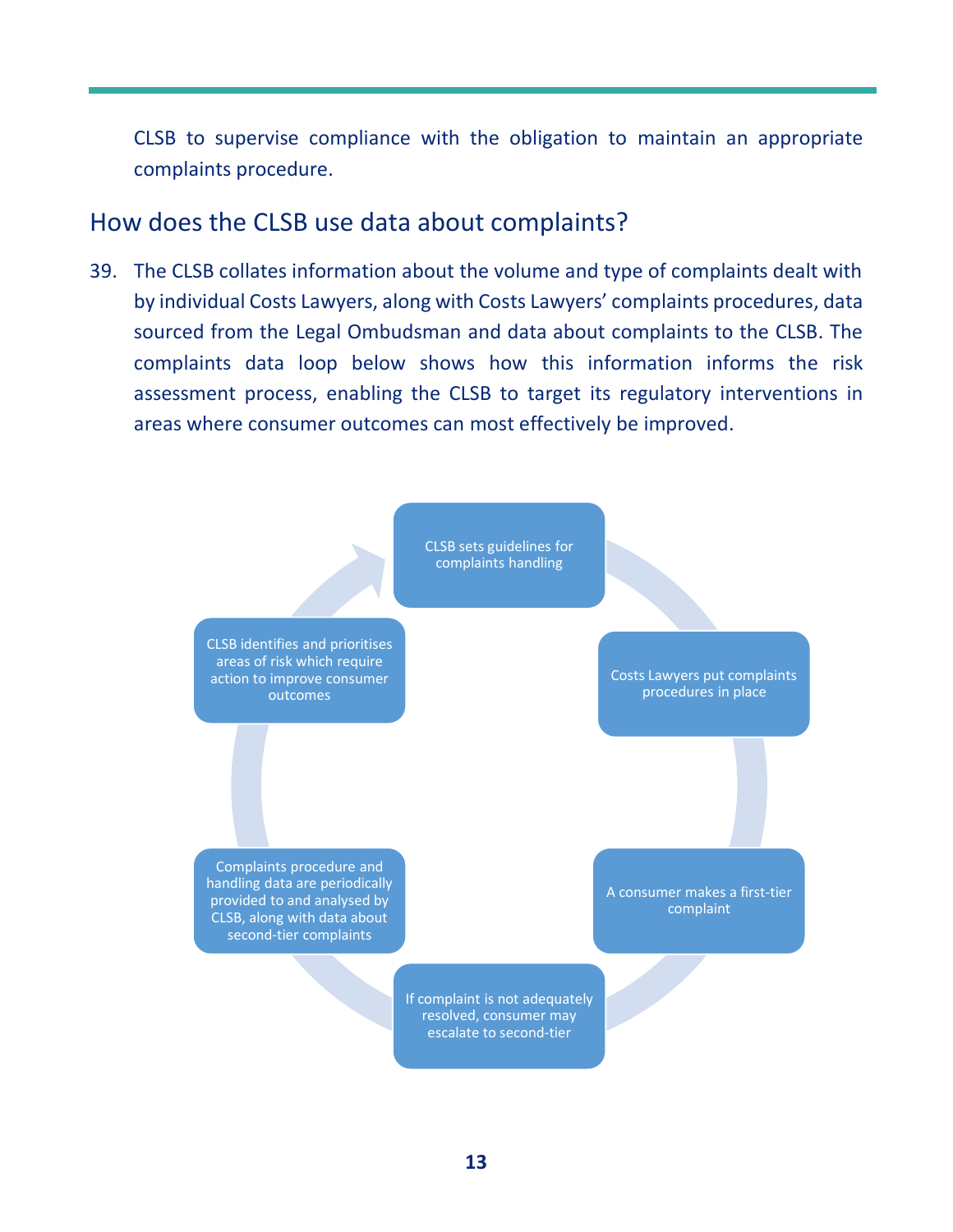### <span id="page-13-0"></span>How can my complaint data assist me as a Costs Lawyer?

40. Analysis of the number of complaints, the nature of complaints and their outcomes will assist you in improving the effectiveness of the service you offer to your clients. Consider taking further steps to better understand your clients' expectations, such as collecting feedback throughout a matter and at its conclusion.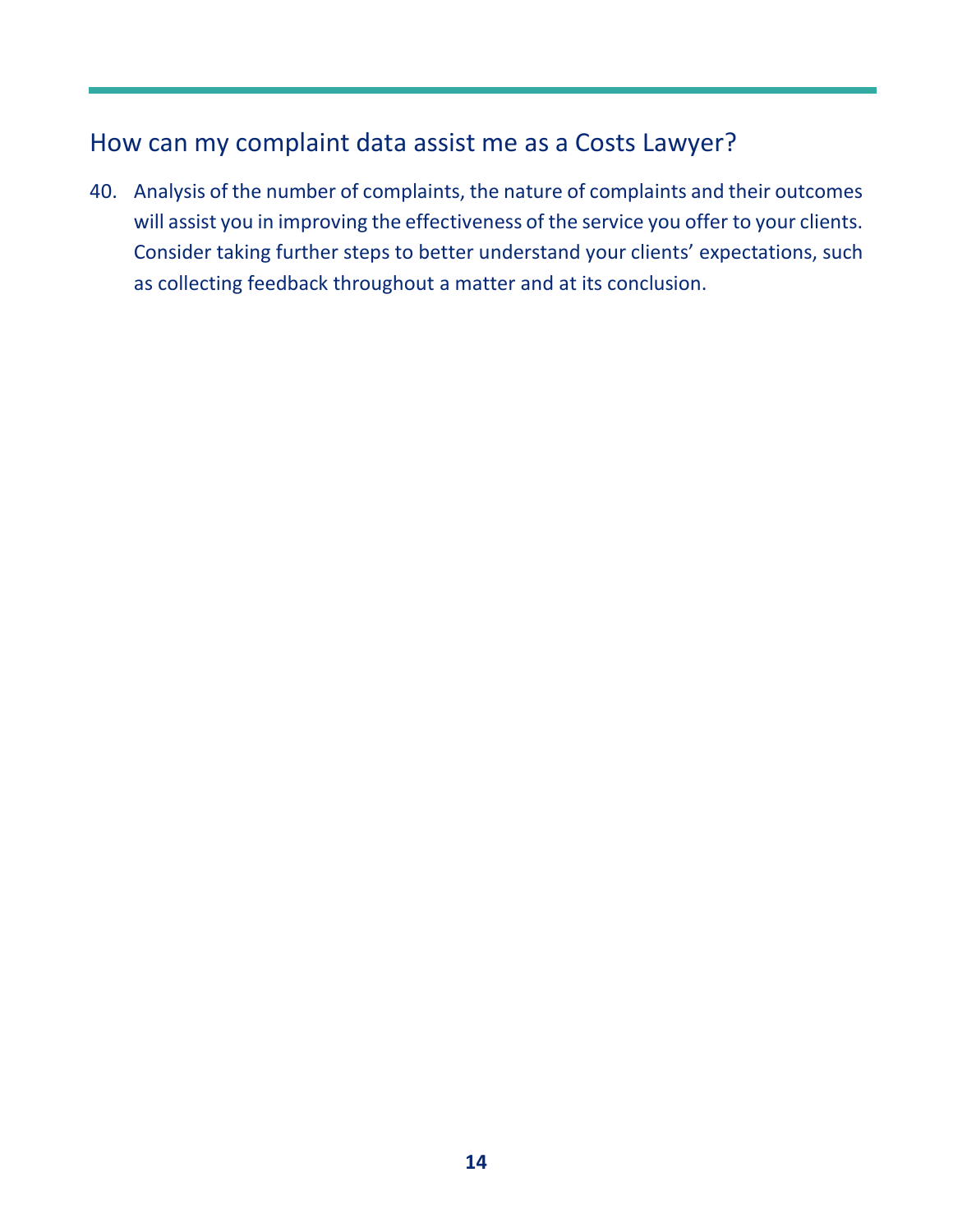## <span id="page-14-0"></span>**Annex – Model complaints procedure**

Date: [X] Version: [X]

#### How we handle formal complaints

We pride ourselves on providing an excellent service, but even in the best run businesses, mistakes, delays and misunderstandings can happen.

If something has gone wrong, please tell us about it so we can put things right and improve what we do in the future.

Please tell us about any problems as soon as they arise, so we have the best chance of fixing them.

You should not feel obliged to use this formal complaints procedure – you may tell us about a problem informally and we will do our best to put things right – but if you do find yourself in the position of wishing to raise a formal complaint with us then please follow the steps below.

We will never charge you for the time it takes us to handle your complaint.

#### How to complain

You can make a complaint either in writing or by telephone by contacting the following people:

| By telephone: | [Name], [Number]           |
|---------------|----------------------------|
| In writing:   | [Name], [Address], [Email] |

Please tell us who or what the complaint is about and when the problem happened or when the problem started if it is still ongoing, and how you would like us to communicate with you (by telephone, letter or email).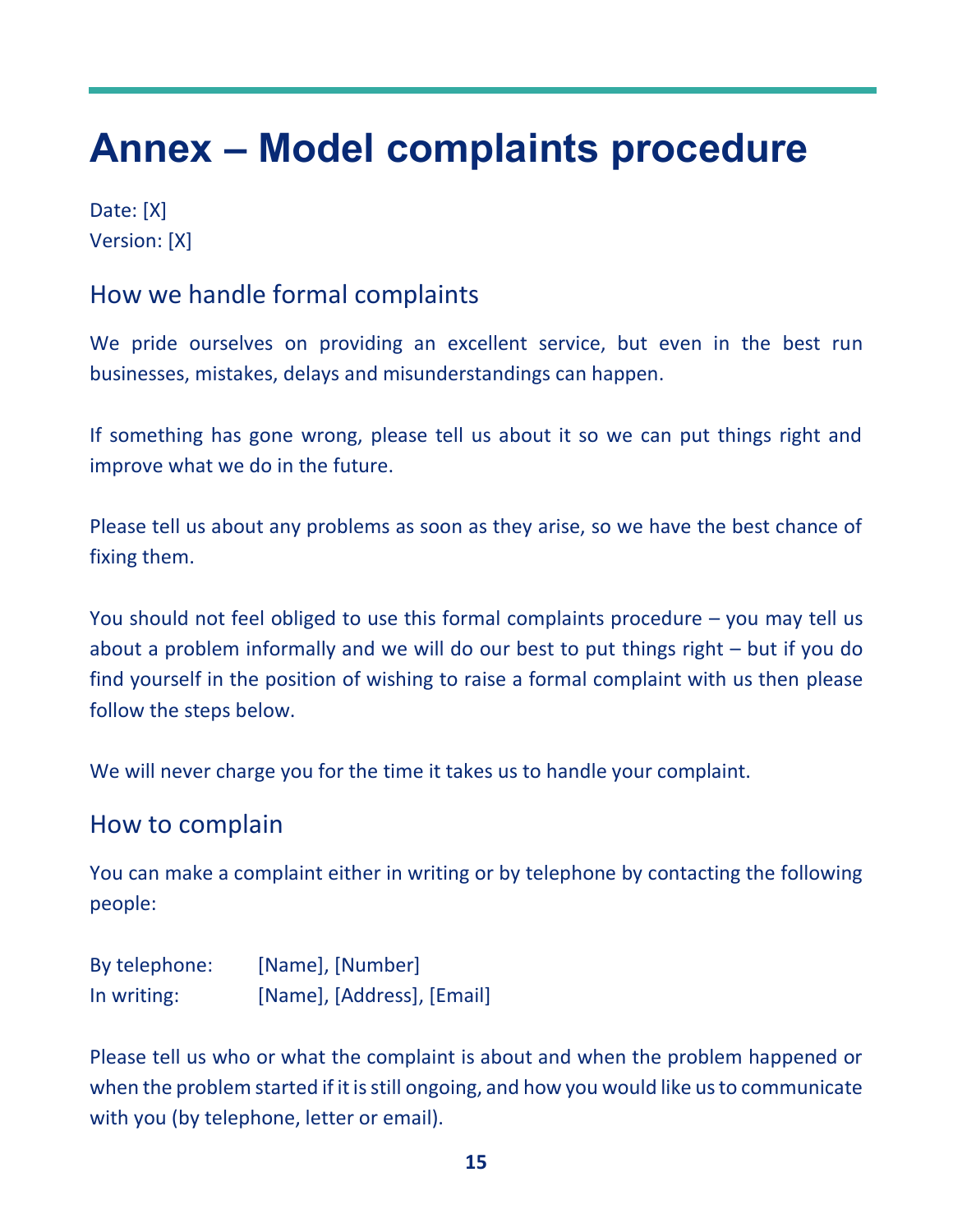#### What happens next

We will acknowledge your complaint in writing. We will try to do this within [X] business days.

We will look into the details of your complaint and consider what we need to do to put things right, which might include:

- explaining what we think happened;
- apologising to you;
- repeating work, or parts of work, we did for you;
- reviewing our procedures so we do not repeat a mistake;
- reducing our fees;
- compensating you for any loss we have caused you to suffer.

Once we have investigated your complaint we will reply to you. We will do this within eight weeks of when you first complained to us. If you have asked us to contact you by telephone we will do so but we will also write to you.

#### The Legal Ombudsman

If we have been unable to put things right, or we have not resolved your complaint within eight weeks, then you can have the complaint independently looked at by the Legal Ombudsman. The Legal Ombudsman investigates problems about poor service from lawyers.

Before accepting a complaint for investigation the Legal Ombudsman will check that you have tried to resolve your complaint with us first. If you have, then you must take your complaint to the Legal Ombudsman:

- within six months of receiving a final response to your complaint; and
- no more than six years from the date of the act/omission giving rise to the complaint; or
- no more than three years from when you should reasonably have known there was cause for complaint.